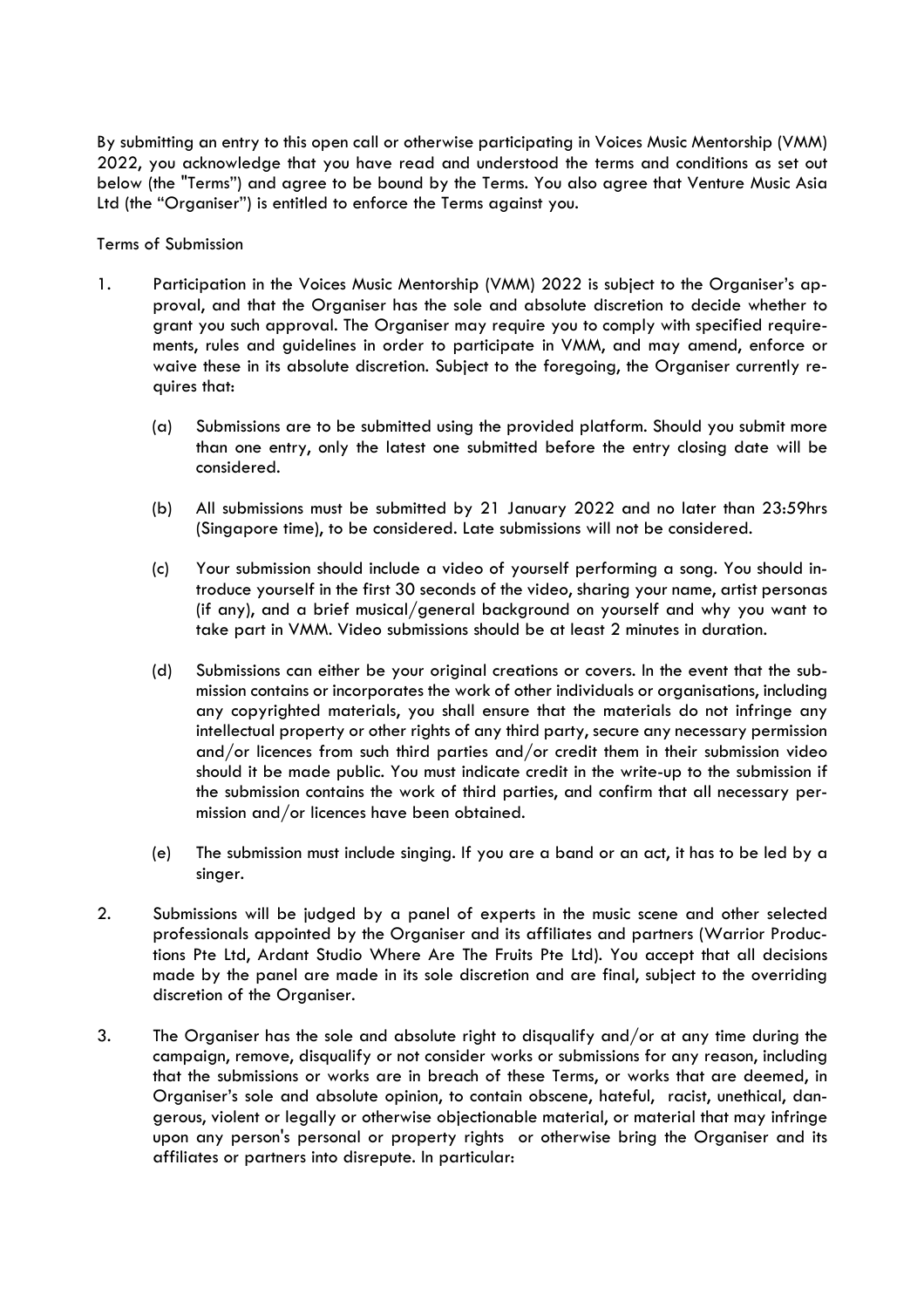- (a) You must not be signed to, be engaged by or otherwise have an agreement with any music labels or artist management agencies in any manner whatsoever, including arrangement, production, publishing or 360 management agreements. Submissions from anyone signed to any labels or existing management will be void and will not be considered. Should it be subsequently discovered that you were signed to any label or existing management, you will be automatically disqualified from further selection rounds and/or participation in VMM.
- (b) You must be at least 14 years of age on the date of submission. If you are below 18 years of age, the submission must be accompanied by a signed consent letter provided independently by yourself, signed by your parent/legal guardian, emailed to voicesmentorship@gmail.com. By submitting your entry to this open call for VMM together with the signed consent letter, you confirm and represent that such consent of your parent or legal guardian has been obtaine\d. The Organiser reserves the right to reject any entry below 18 without the proper consent letter or with consent letters deemed non-compliant with the requirements stated before as the Organiser sees fit.
- (c) You must be either a citizen or Singapore resident at the time of submission and for the duration of the full campaign (if selected).
- (d) You must not, through your submission or use of the VMM website, act or omit to act, in a manner that breaches:
	- (i) any applicable laws, including privacy laws;
	- (ii) rights of any third parties, including breaching the intellectual property rights of any third party, and using material outside the terms of any applicable licence;
	- (iii) any other policies which have been put in place by the Organiser and its affiliates or partners.

Additionally, you must not, through your submission or your use of the provided platform or the VMM website, injure or offend others, including

- (i) abusing, harassing, stalking, threatening or defaming others;
- (ii) sending or posting spam or other unwanted content;
- (iii) publishing content that is obscene, hateful, objectionable on race, ethnicity or other grounds.
- 4. You must take reasonable steps to ensure that your submission or use of the VMM website or submission platform does not install, transmit or materially contribute to the installation or transmission of viruses, worms, malware, Trojan horses or other harmful or destructive content.

# Intellectual Property

5. The Organiser and its affiliates and partners shall not in any way be liable for the infringement of any intellectual property (including but not limited to copyright) or other rights of third parties or for breach of any applicable laws howsoever caused by your creation or submission of the work. By submitting an entry, you represent and warrant that your submission does not infringe any intellectual property or other rights of third parties or for breach of any applicable laws caused by your creation or submission of the work. You understand that your video submission may be used for film production, promotion, advertising or otherwise showcased (see Clause 10) and that any breach of intellectual property can cause potentially serious damage or loss to the Organiser, for which you will be liable.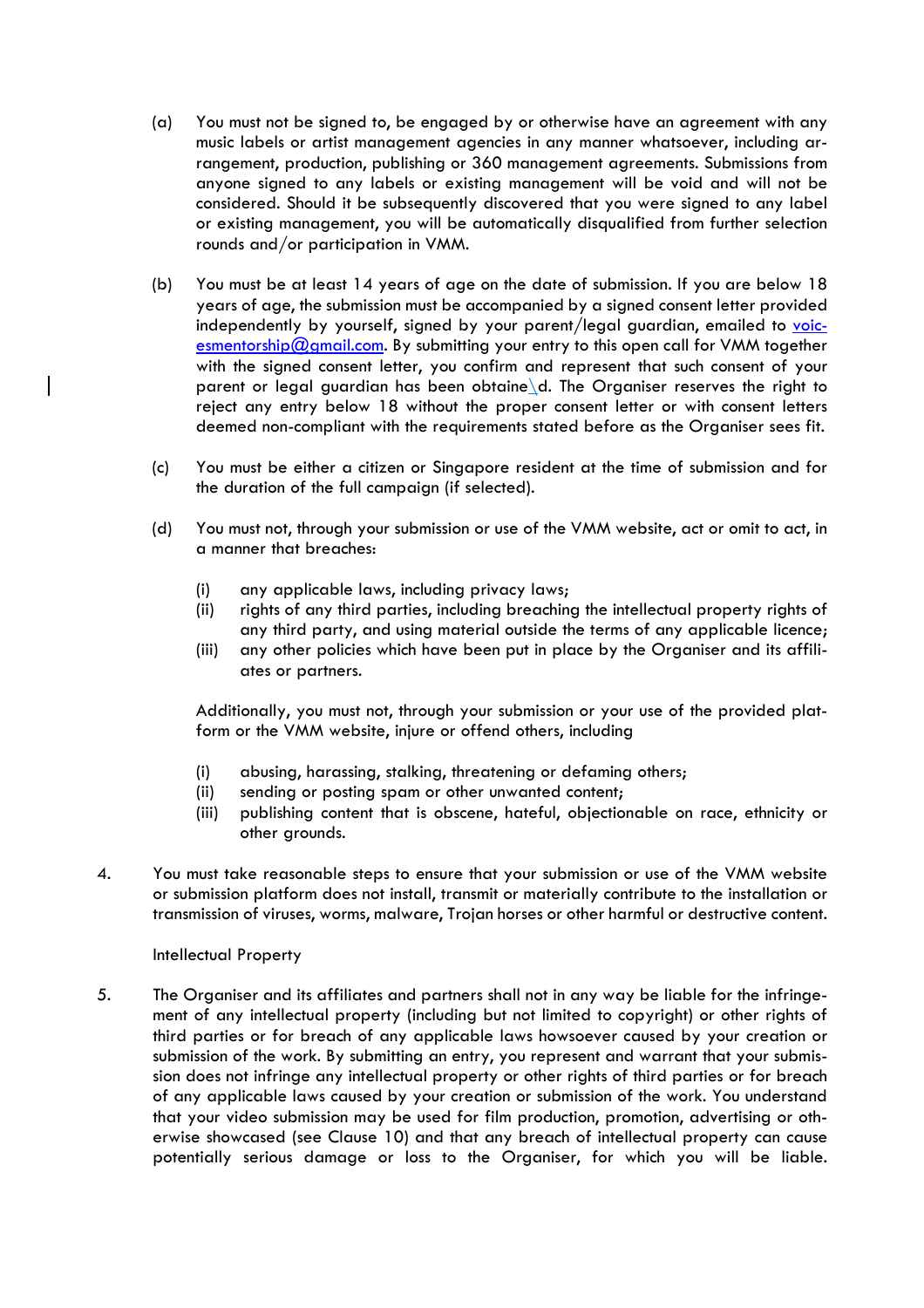- 6. By submitting an entry to this open call for VMM, you represent and warrant that all information you provide to the Organiser and its affiliates and partners is accurate and not misleading and you will update any outdated information as soon as reasonably practicable.
- 7. If you access the VMM website and submission platform on behalf on an business entity or organisation, you warrant and represent that you have authority to act on behalf of that organisation.
- 8. You agree to indemnify and keep the Organiser and its affiliates and partners fully indemnified against any and all actions, claims, liability, damages, costs and expenses in arising out of or in connection with your submission and participation in VMM, including but not limited to any infringement of the rights of third parties (including for breaches of intellectual property), breach of these Terms or breach of any applicable laws caused by the creation or submission of the work.

Further Agreements Upon Selection as Participant

- 9. If you are selected to be a participant in VMM or for further selection rounds, you understand and accept that you will be required to enter into further agreements with the Organiser's affiliates or partners. You accept that if you do not enter into said further agreements, you will not be able to participate in further selection rounds or VMM. These further agreements may include:
	- (a) Time commitments such as filming of the production and process of the campaign deliverables i.e. the created song.
	- (b) Performance engagements and mandatory appearances during the course of the campaign which ends on 31 March 2022.
	- (c) Entering into an artist recording and management agreement with a major music label.

### Usage of Name & Likenesses

10. Even if not selected for further selection rounds, your submission may be used for film production, promotion, advertising or otherwise showcased in VMM. By submitting your entry to this open call, you consent to the use of your name and likeness for the purposes of film production, promotion, advertising or showcases in VMM, subsequent runs of the campaign run by the Organiser, or for other events or campaigns run by the Organiser in the future ("Promotional Purposes") and to the use of your submitted video for the above purposes. Further, you grant to the Organiser and its affiliates and partners a non-exclusive, royaltyfree, worldwide licence in perpetuity to utilise each submission, whether in whole or in part, including for any promotional/archival purposes, and all other consents or waivers required under any applicable laws now or in the future in any part of the world to enable the Organiser to make fullest use of your submission. You waive any and all "moral" rights, including but not limited to the right not to have the above content subjected to derogatory treatment, which you may have now or in the future. Where appropriate, artists will be duly acknowledged. For the purpose of showcasing the selected creative works, VMM may require a high quality copy of the selected work from you.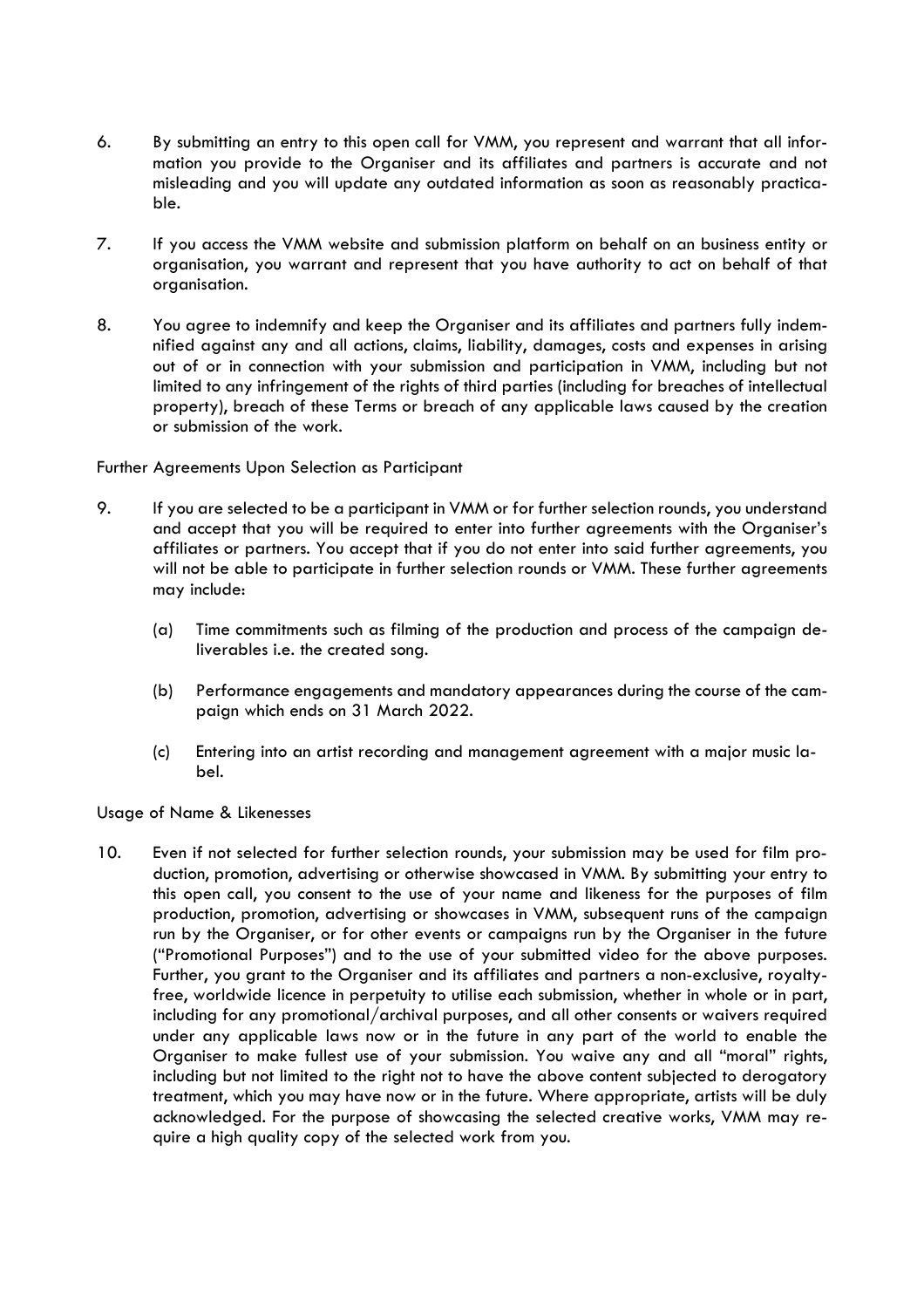### Personal Data

- 11. When the Organiser collects personal data. The Organiser generally does not collect your personal data unless:
	- (a) the personal data is provided to the Organiser (whether directly or through the Organiser's affiliates or partners) voluntarily by you directly or via a third party who has been duly authorized by you to disclose your personal data to the Organiser (your "authorized representative") after (i) you (or your authorized representative) have been notified of the purposes for which the data is collected, and (ii) you (or your authorized representative) have provided written consent to the collection and usage of your personal data for those purposes; or
	- (b) collection and use of personal data without consent is permitted or required by the Personal Data Protection Act (the "PDPA") or other applicable laws.

This Clause 11 and the following clauses 12 to 15 shall apply to all personal data which you provide to the Organiser (whether directly or through the Organiser's affiliates or partners) and the personal data the Organiser holds about you.

- 12. Purposes for collection, use and disclosure of personal data. The Organiser may collect, use, disclose or process your personal data for various purposes (collectively, the "Purposes"), including by not limited to the following:
	- (a) registering and performing any obligations in the course of this VMM campaign;
	- (b) verifying your identity or your compliance with these Terms;
	- (c) responding to, handling and processing queries, requests, applications, complaints and feedback from you;
	- (d) managing your relationship with the Organiser and its affiliates or partners;
	- (e) processing payment or credit transactions;
	- (f) sending you information relating to your participation in the VMM;
	- (g) the Promotional Purposes;
	- (h) complying with any applicable laws, regulations, codes of practice, guidelines, or rules, or to assist in law enforcement and investigations conducted by any governmental and/or regulatory authority; and
	- (i) any other incidental business purposes which is reasonably related to or in connection with the above mentioned purposes.

Before collecting any additional personal data from you and/or before using your personal data for a purpose which has not been notified to you, the Organiser will notify you and seek your consent, unless such collection and/or use without your consent is permitted or required by the PDPA or other applicable laws.

13. Disclosure of personal data. In order to achieve the Purposes stated out in Clause 11 above, the Organiser may disclose or share your personal data with its affiliates, partners, agents, sub-contractors, and also third parties who provide necessary services to us, including our service providers and data processors (providing services such as hosting and maintenance services, analysis services, e-mail messaging services, delivery services, handling of payment transactions, marketing, human resources, and professional services). The Organiser may also disclose your personal data as required or permitted by law, including to regulatory authorities, statutory bodies or public agencies for the purposes of complying with their respective requirements, policies and directives.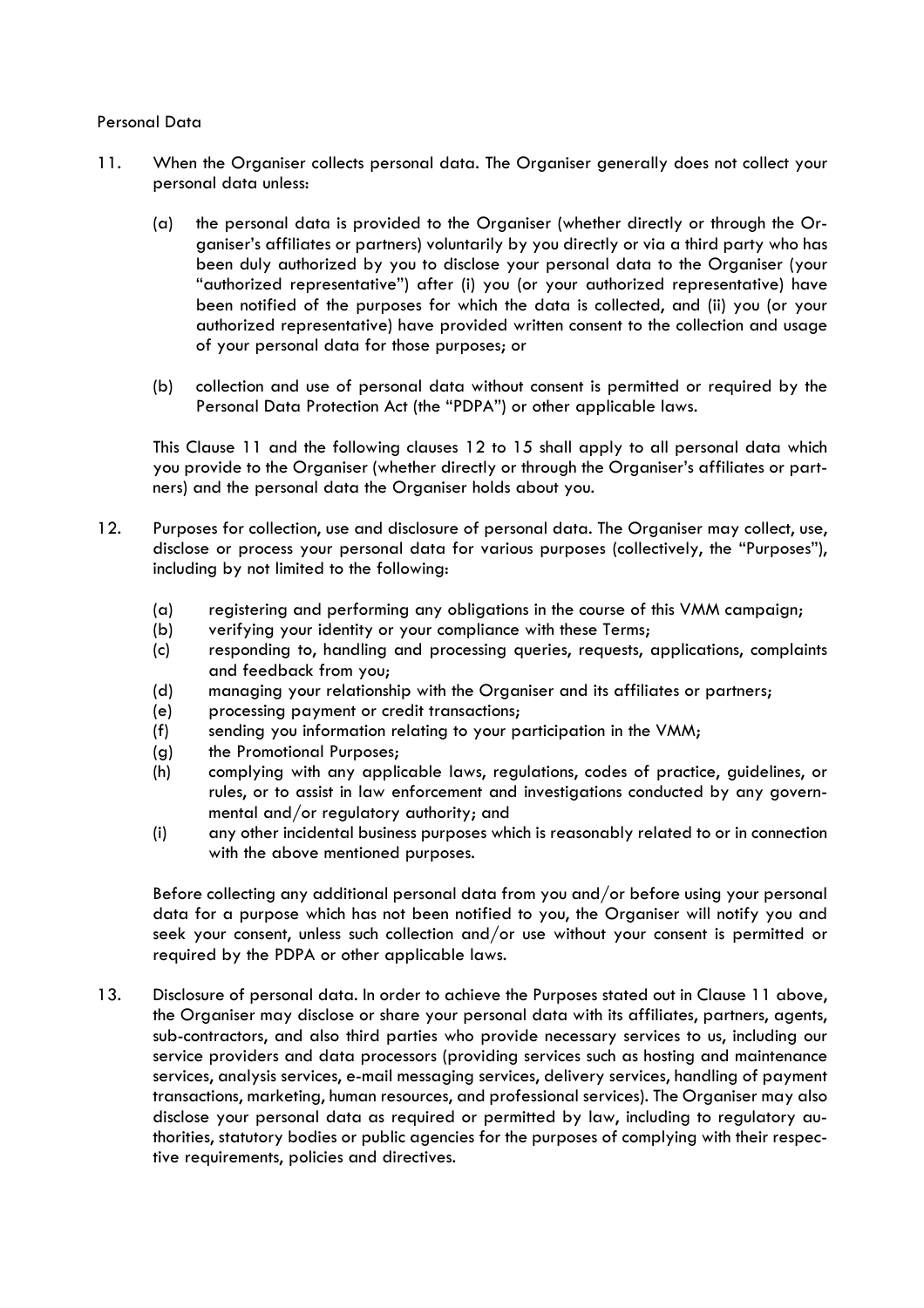- 14. Transfer of personal data outside of Singapore. Where the Organiser transfers your personal data out of Singapore, the Organiser will ensure that your personal data is protected to a level that is the same as that required under Singapore laws.
- 15. Protection and retention of personal data. While precautions will be taken to ensure that the personal data you provide is protected against unauthorised or unintended access, the Organiser cannot be held responsible for unauthorised or unintended access that is beyond the Organiser's control. In addition, the Organiser will retain your personal data only for so long it is needed for the Organiser's business and/or legal purposes

Liability

- 12. In these Terms, where it is stated that the Organiser and its affiliates or partners is not responsible for any act, omission, fact or circumstance, or may act in a certain way, that means that the Organiser and its affiliates or partners is not liable for such act, omission, fact or circumstance. In particular:
	- (a) the Organiser and its affiliates or partners will not be responsible for any loss or expense or damage to any person or belonging howsoever caused as a result of or in connection with any participation in VMM in any manner.
	- (b) the Organiser and its affiliates or partners are not responsible for any of your acts or omissions. To be clear, you remain responsible for your submission and its contents.
	- (c) the Organiser and its affiliates or partners are not responsible for the acts or omissions of others, including:
		- (i) unauthorised access to or tampering with your submission;
		- (ii) hacking of or other damage done to the VMM website, including where this results in changes being made to information about you or your submission.
	- (d) the Organiser and its affiliates or partners are not responsible for giving you access or facilitating your use of the VMM website or the submission platform. In particular, the Organiser and its affiliates or partners give no warranty about the VMM website or your access to it, and the VMM website may:
		- (i) be temporarily or permanently unavailable or may not be secure, reliable or complete;
		- (ii) have defects or errors, including ones that are not corrected;
		- (iii) contain or transmit viruses, worms, malware, Trojan horses or other harmful or destructive content;
	- (e) the Organiser and its affiliates or partners take no responsibility for any late, lost or misdirected submissions.
	- (f) the Organiser and its affiliates or partners are not responsible for things which are outside its reasonable control including acts or omissions of its suppliers, political or monetary action by government and non-government actors, terrorism, the effects of other force majeure events such as war, invasion, hostilities, nationalization, sanctions,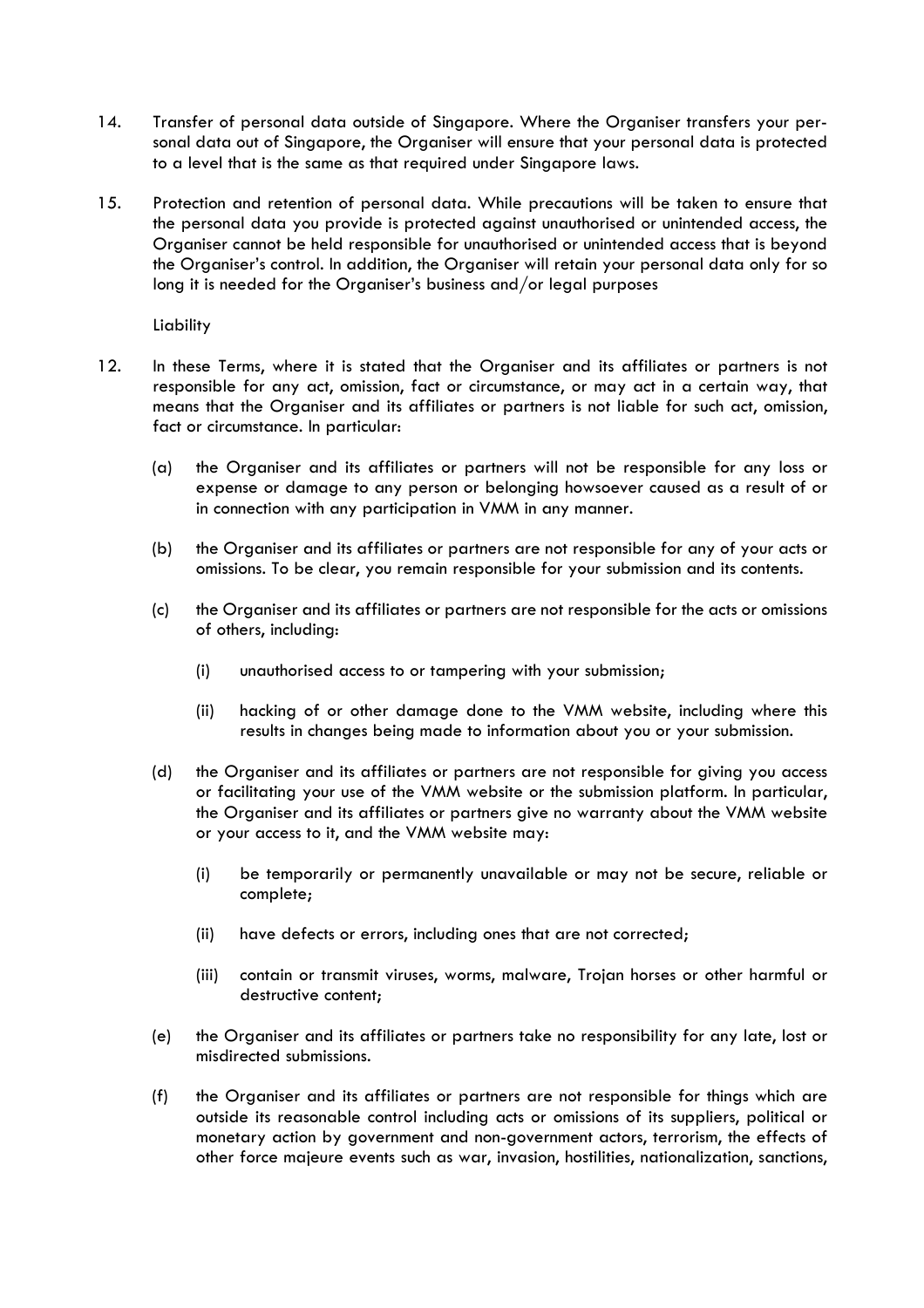strike, labour dispute, riot, crime, earthquakes, fires, lightning, storms, hurricane, floods, volcanic eruptions, failure of electricity, telephone or internet service.

In any event, the Organiser and its affiliates or partners are not liable to the extent any claim is made for indirect, special, consequential or exemplary damages, any loss of data, use, profits or opportunity or business interruption, even if the Organiser affiliates or partners were specifically notified of the possibility of such damage. If applicable laws prohibit or restrict the Organiser and its affiliates or partners from excluding its liability then, only to the extent such laws apply, the liability of the Organiser and its affiliates or partners shall not be excluded.

# Change to Terms

- 13. Any information which is provided to you is subject to change. While we are working hard to provide you with the best experience and exposure possible, please note that any aspect of VMM, including the campaign in its entirety, is subject to change or cancellation. In submitting an entry, you accept that you have no claims against the Organiser and its affiliates or partners should there be any of the above changes and that no representations have been made to you.
- 14. The Organiser reserves the right to change, amend or withdraw these Terms or any part thereof without prior notice. Your continued participation following any amendment to these Terms will signify your acceptance to such revised Terms. If you do not agree to these Terms or any amendments thereto, please do not participate or continue to participate.
- 15. These Terms supersede any prior discussions or agreements regarding this subject matter and supersedes all prior discussions, negotiations, understandings and agreements on its subject matter.

# Third Party Rights

- 16. You agree that no person other than you and the Organiser have any rights in relation to these Terms. A person who is not a party to these Terms, except and to the extent (if any) where these Terms expressly provides that such third parties have the rights to enforce these Terms, does not have any rights under the Contracts (Rights of Third Parties) Act and cannot enforce any of its Terms.
- 17. You cannot assign any rights you have in these Terms to another. The Organiser and its affiliates or partners may assign its rights or novate its rights and obligations under these Terms.

### No Waiver

18. The failure of the Organiser and its affiliates or partners to enforce at any time any of these Terms shall in no way be interpreted as a waiver of such Terms or waiver of any subsequent or other breach, nor shall any delay on the part of the Organiser and its affiliates or partners in exercising any right or remedy under these Terms prevent or hinder the exercise of that right or remedy.